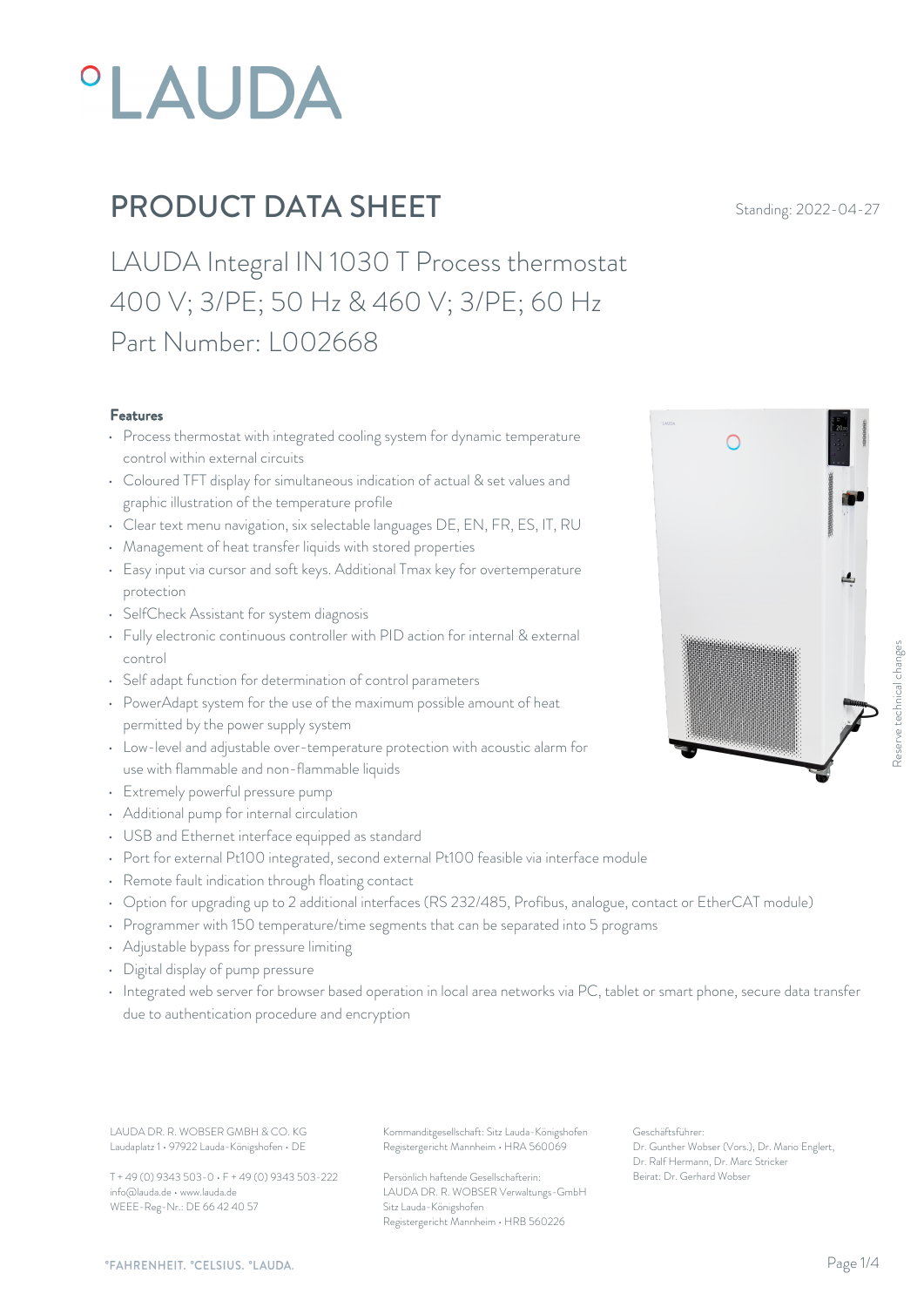

LAUDA Integral IN 1030 T Process thermostat 400 V; 3/PE; 50 Hz & 460 V; 3/PE; 60 Hz Part Number: L002668

#### Features

- SmartCool system for energy-saving digital cooling management including compressor on-off control
- Condenser cooling Air
- Utilises traditional refrigerants (HFCs) in accordance with European legislation to control F-gases (EU) 517/2014



Working temperature min. -30 °C 150 °C



Working temperature max.

Laudaplatz 1 • 97922 Lauda-Königshofen • DE

T + 49 (0) 9343 503-0 • F + 49 (0) 9343 503-222 info@lauda.de • www.lauda.de WEEE-Reg-Nr.: DE 66 42 40 57

LAUDA DR. R. WOBSER GMBH & CO. KG Kommanditgesellschaft: Sitz Lauda-Königshofen Geschäftsführer: Registergericht Mannheim • HRA 560069

> Persönlich haftende Gesellschafterin: Beirat: Dr. Gerhard Wobse LAUDA DR. R. WOBSER Verwaltungs-GmbH Sitz Lauda-Königshofen Registergericht Mannheim • HRB 560226

Geschäftsführer: Dr. Gunther Wobser (Vors.), Dr. Mario Englert, Dr. Ralf Hermann, Dr. Marc Stricker Beschäftsführer:<br>Dr. Gunther Wobser (Vors.), Dr. Mario Englert,<br>Dr. Ralf Hermann, Dr. Marc Stricker<br>Beirat: Dr. Gerhard Wobser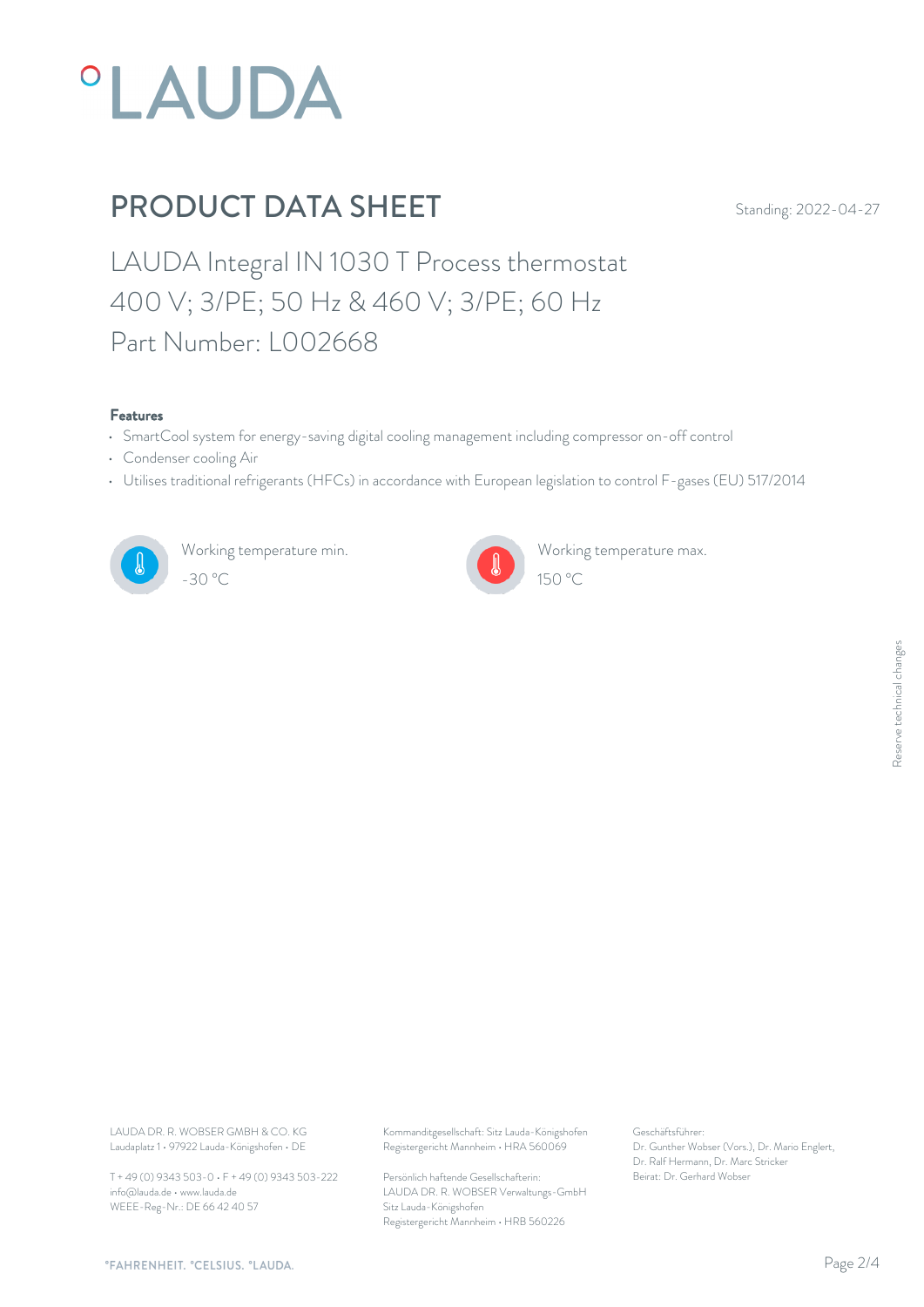

LAUDA Integral IN 1030 T Process thermostat 400 V; 3/PE; 50 Hz & 460 V; 3/PE; 60 Hz Part Number: L002668

### Technical Features (according to DIN 12876)

| Working temperature range               | $-30150 °C$                               |                                                         |                           |  |
|-----------------------------------------|-------------------------------------------|---------------------------------------------------------|---------------------------|--|
| Ambient temperature range               | 540 °C                                    |                                                         |                           |  |
| Temperature stability                   | $0.1 \pm K$                               |                                                         |                           |  |
| Heater power max.                       | 8 kW                                      |                                                         |                           |  |
| Power consumption max.                  | 11 kW                                     |                                                         |                           |  |
| Current max.                            | 16 A                                      |                                                         |                           |  |
| Pump Pressure max.                      | 5.5 bar (50 Hz); 7.0 bar (60 Hz)          |                                                         |                           |  |
| Pump flow rate pressure max.            | 60 L/min (50 Hz); 70 L/min (60 Hz)        |                                                         |                           |  |
| In / Outlet connection thread (outside) | $M38 \times 1,5$                          |                                                         |                           |  |
| Inlet/outlet hose size                  | $1$ <sup>11</sup>                         |                                                         | Reserve technical changes |  |
| Filling volume min.                     | 9.7L                                      |                                                         |                           |  |
| Filling volume max.                     | 25.5L                                     |                                                         |                           |  |
| Overall dimensions (WxDxH)              | 760 x 650 x 1605 mm                       |                                                         |                           |  |
| Weight                                  | 223 kg                                    |                                                         |                           |  |
| Noise level                             | 70 dB(A)                                  |                                                         |                           |  |
| Refrigerant stage 1                     | R-449A (GWP 1397); 2.000 kg; 2.8 t CO2-eq |                                                         |                           |  |
| Power supply                            | 400 V; 3/PE; 50 Hz & 460 V; 3/PE; 60 Hz   |                                                         |                           |  |
| Power plug                              |                                           | Power cord with plug (IEC 60309, 5-pol, CEE, red, 16 A) |                           |  |
|                                         |                                           |                                                         |                           |  |
|                                         |                                           |                                                         |                           |  |

T + 49 (0) 9343 503-0 • F + 49 (0) 9343 503-222 info@lauda.de • www.lauda.de WEEE-Reg-Nr.: DE 66 42 40 57

> Persönlich haftende Gesellschafterin: Beirat: Dr. Gerhard Wobse LAUDA DR. R. WOBSER Verwaltungs-GmbH Sitz Lauda-Königshofen Registergericht Mannheim • HRB 560226